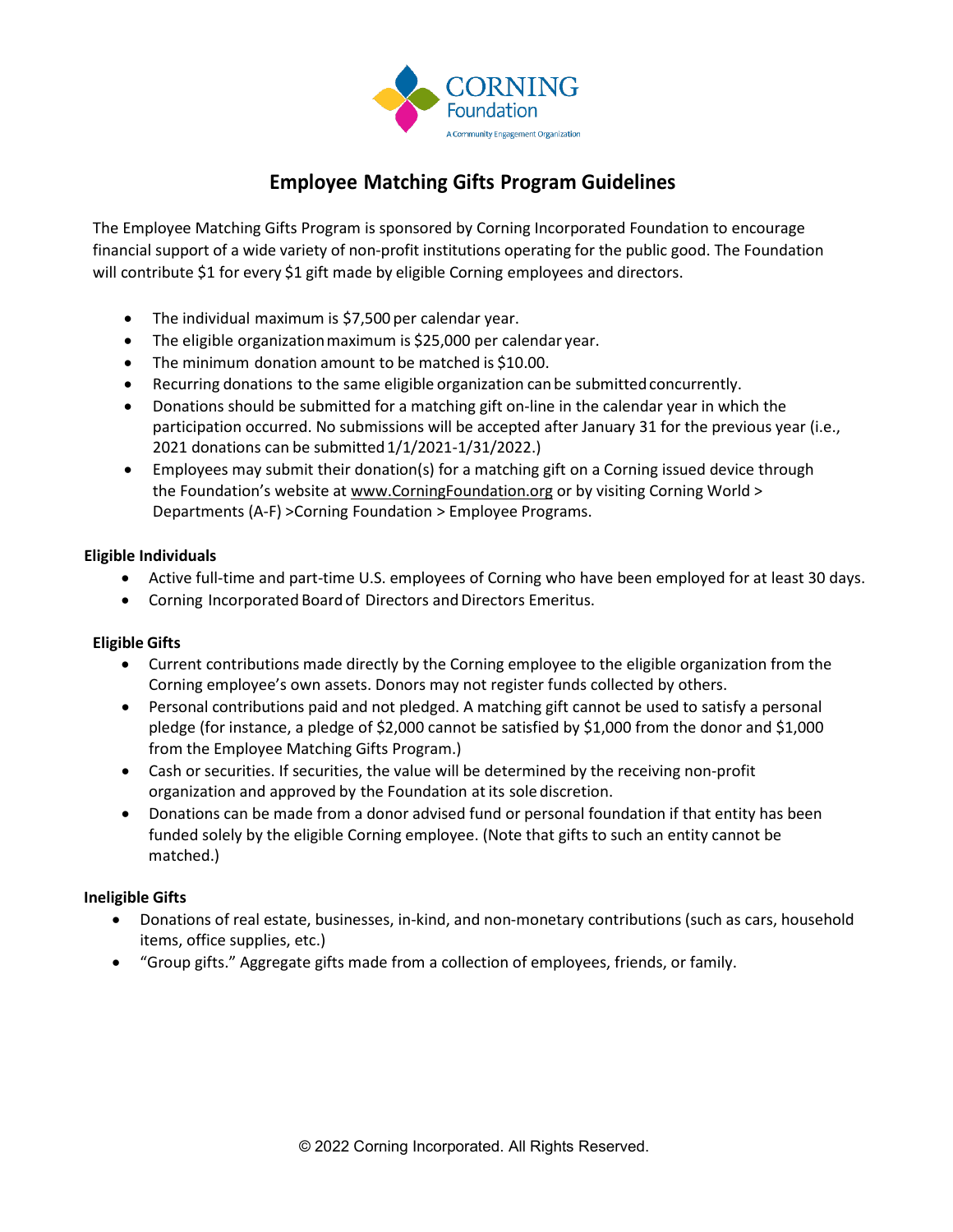- Contributions that directly or indirectly benefit the employee, his/her family or other person designated by the donor such as:
	- (a) Tuition or other student expenses (including book, services, fees, T&L for volunteer trips, etc.); or
	- (b)Individual family or group members fees/dues; or
	- (c) Donations to a university/college athletic association that allow the donor to purchase tickets to a sporting event.
- Contributions, or portions thereof, that are not considered charitable or tax-deductible (membership fee, subscription, premium, ticket, auction item, etc.) must be subtracted from the donation amount. *Note: When submitting a donation on-line, in the "Match Information" section, click "change amount" and deduct the gift received amount from the match amount.)*
- The Foundation reserves the right to examine and exclude organizations, gifts, and participants as it deems appropriate.

# **Eligible Organizations**

- U.S. charitable organizations that are recognized by and registered with the United States Department of Treasury as a tax-exempt, public charity under sections 501(c)(3) and 509(a) of the Internal Revenue Service in the following categories: 1) Arts & Culture 2) Community & Civic 3) Educational Institutions & Support 4) Environmental 5) Health, Wellness & Human Services.
- U.S. accredited public-school districts supported by local, and/or state and/or federal taxes.
- U.S. accredited, non-profit private schools, in grades K-12 with professional staff, certified by the state and offered on a regular schedule.
- U.S. accredited public or non-profit colleges and universities (offering a two-year, four-year, and/or advanced degrees) to which contributions are tax deductible under the Internal Revenue Service. *Note: Grants must be made to the public-school district, college, or university; however, itmay be designated for a specific school, scholarship, or program operatedand managed by the institution. The Foundation reserves the right to have the designated program verified by the institution.*

## **Ineligible Organizations**

- Political or partisan organizations, or those supporting or opposing specific candidates or legislation.
- Religious organization (churches, synagogues, mosques, and other houses of worship), or organizations primarily promoting religious purposes. Other faith-based community service organizations or school may be considered eligible if their programs:
	- (a) Are open to all individuals in the community regardless of religious belief;
	- (b) Serve a secular purpose, such as a food pantry, homeless shelter, or education;

(c) Do not require participation in prayer, worship, or other religious activities as condition of receiving service(s) offered; and

(d) Do not use the individual donation or resulting match for religious purposes.

- Social, fraternal, alumni and/or professional membership organizations.
- Donor advised funds, private foundations, personal trusts.
- Crowdfunding sources (i.e. GoFundMe).
- Any organization that does not comply with the Corning Incorporated Foundation's non-discrimination policy\* or any organization (or gift) that the Foundation, in its sole discretion, considers non-compliant with the law or otherwise incompatible with the Foundation's mission.

## **Donation Designations**

- Recipient organizations that collect funds on behalf of multiple charities (i.e. Community Foundations) will be instructed not to follow any designation that would not qualify as an eligible gift. If the match does not qualify the organization will contact the donor and/or allocate the match to the organization's general operating program. Please contact the Foundation for additional information.
- United Way designations will be matched to the general fund